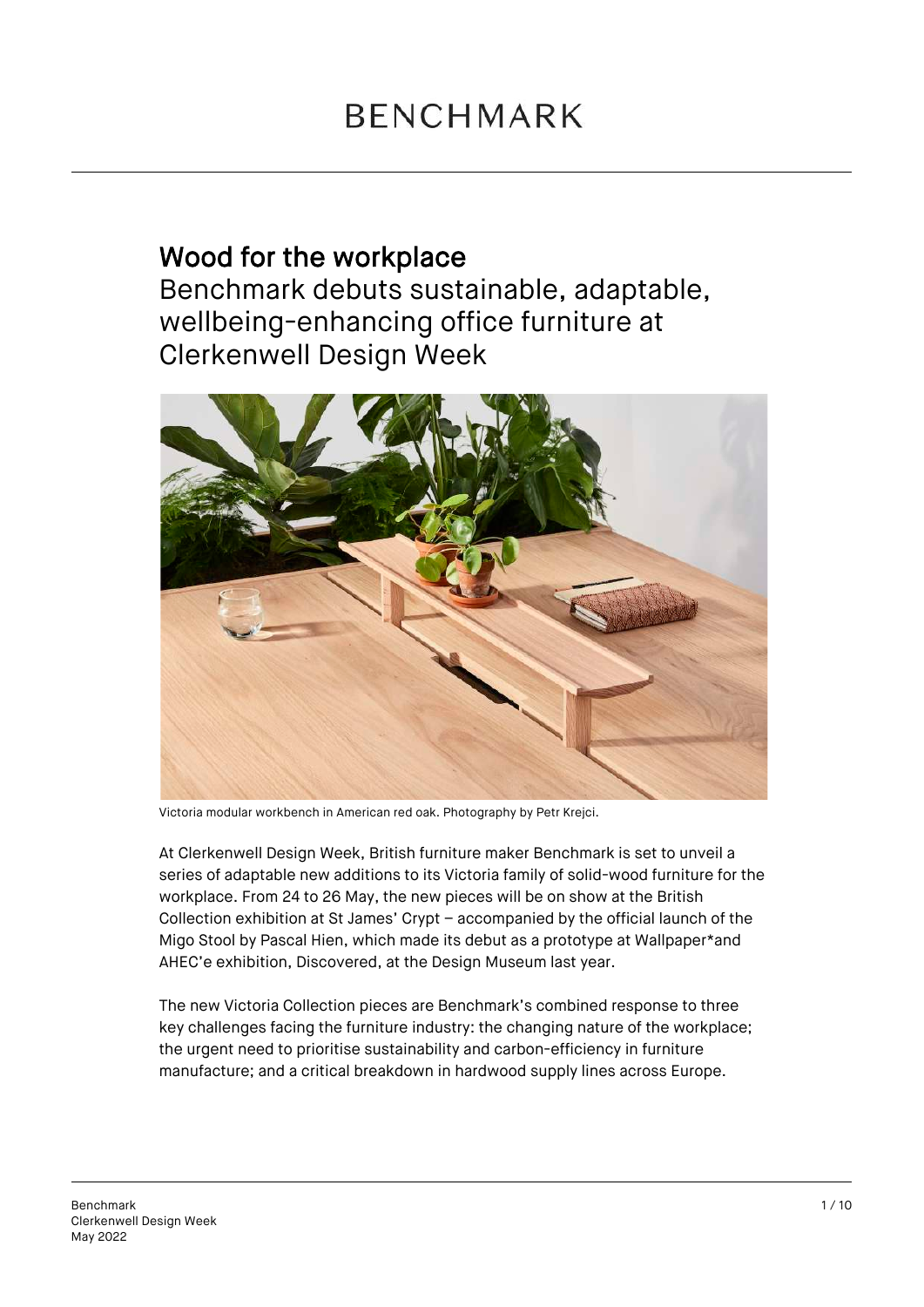## **BENCHMARK**

### Designed to adapt



Benchmark's Victoria modular workbench in American red oak. Photography by Petr Krejci.

The new additions to the collection include a modular workbench system and folding meeting table, as well as a sit-stand desk, credenza, planter and end-ofdesk storage, all designed by Benchmark's internationally renowned team.

Each piece is crafted from solid timber (a rarity for modular furniture) and features softly chamfered edge profiles – a hallmark of the Victoria collection that gives every member of the family a sense of warmth, tactility and comfort.

The collection includes: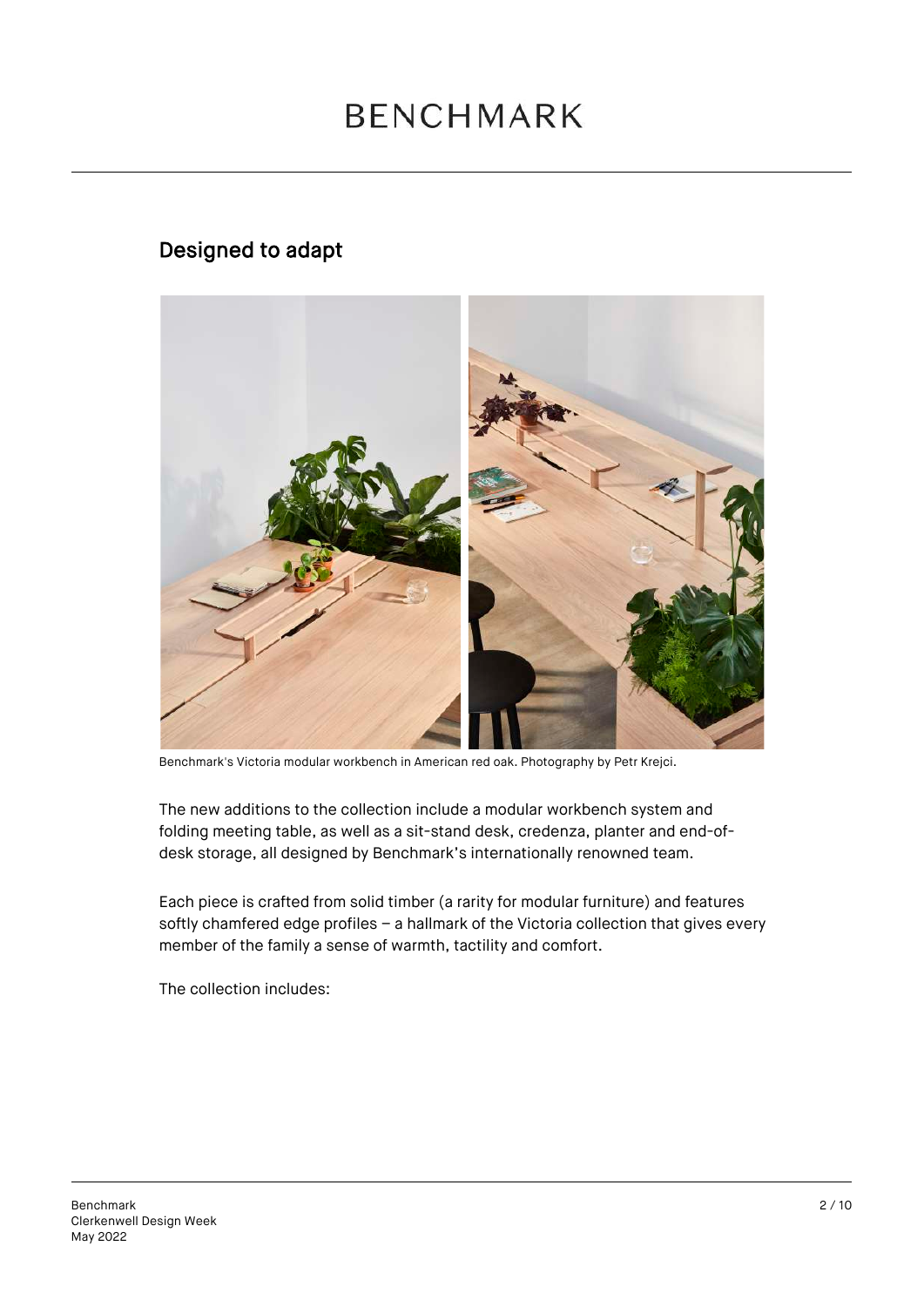## **BENCHMARK**



Benchmark's Victoria modular workbench in American red oak. Photography by Petr Krejci.

#### Victoria modular workbench

Designed to adapt as workplaces grow or shrink, the collection's flagship design can be expanded from a basic desk for four people to become a collaborative space, simply by adding connecting worktops. Power and data modules, lighting, shelves and privacy screens can all be added or removed as requirements change.



Victoria Folding Table in British-grown ash. Photography by Petr Krejci.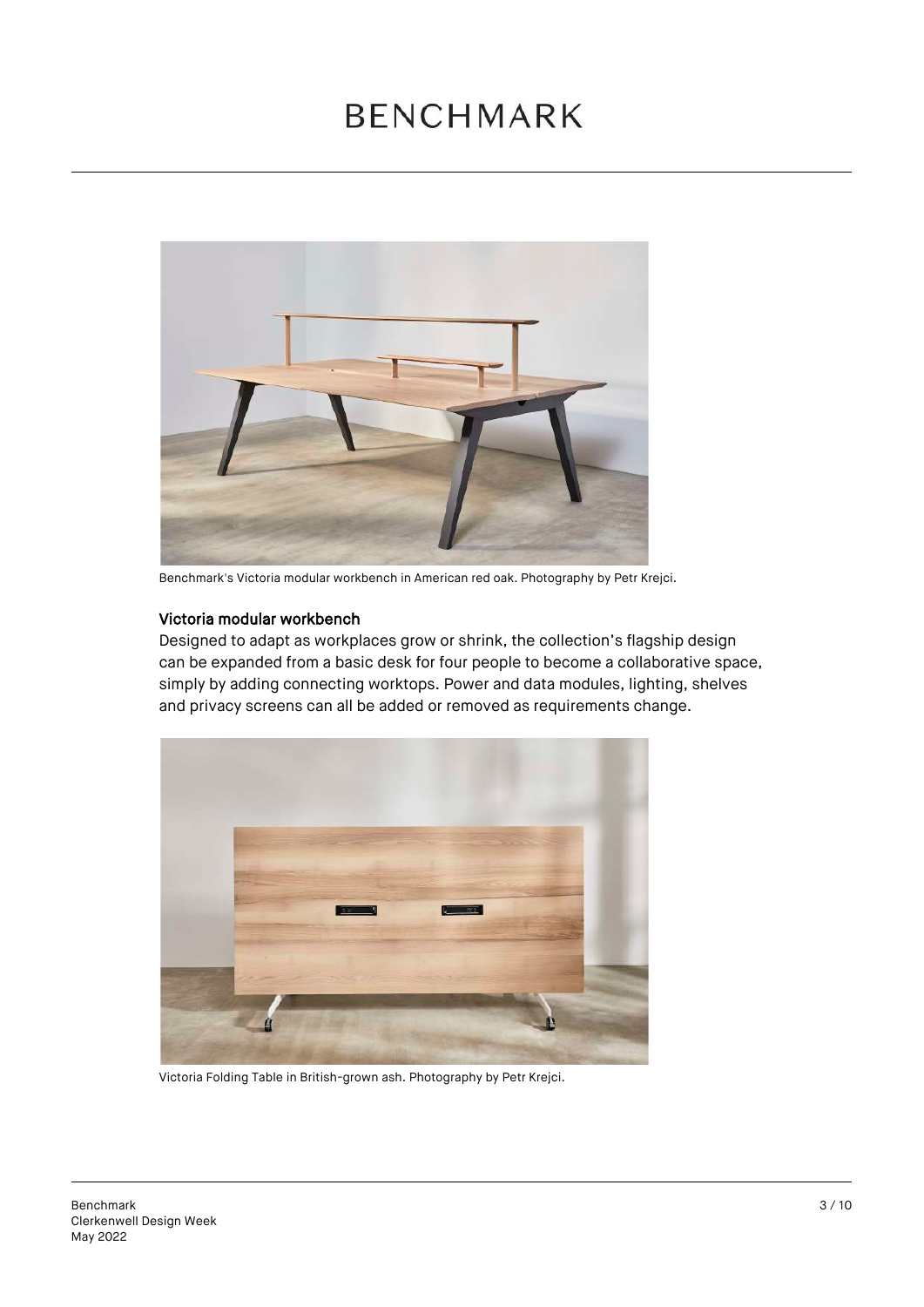#### Victoria folding meeting table

Designed to allow workspaces to be easily reconfigured as needs change, the folding meeting table means that offices always have a place to gather and exchange ideas, even when there isn't space for a permanent meeting room.



Victoria Sit-Stand Desk in British-grown ash. Photography by Petr Krejci.

#### Victoria sit-stand desk

Beautiful, tactile and robust, this flexible new workstation makes the most of lifeextending and productivity benefits of a more active work posture, while maintaining the possibility of seated work whenever necessary. The height of the tabletop can be adjusted at the touch of the button.



Benchmark's Victoria Storage Planter in American red oak. Photography by Petr Krejci.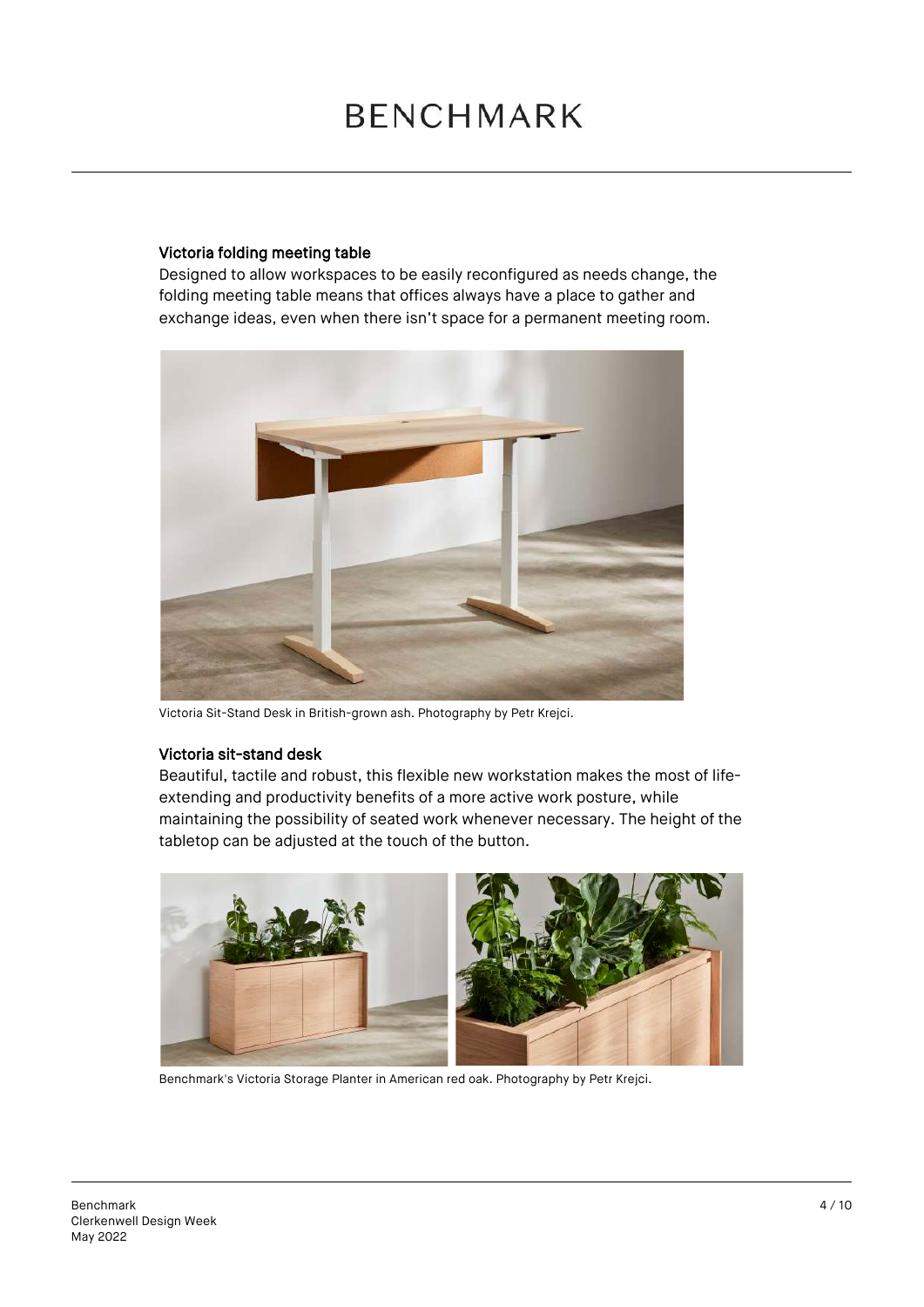#### Victoria planter

Designed to be positioned at the end of the workbench or against a wall, or used to create distinct zones within an open-plan space, the planter combines storage with the ability to bring living nature into the workspace – a proven way to reduce stress and absence, increase productivity and creativity, absorb noise and improve indoor air quality.

The collection is designed to meet the needs of the dynamic contemporary workspace, fostering an atmosphere of community and collaboration, establishing a connection with the biosphere through the use of natural materials, and improving the mood and wellbeing of workspace users.



Image courtesy of Benchmark.

*"Underpinning rational and flexible designs, the hallmark Benchmark craftsmanship and the beautiful solid American oak and British ash, is a story about carbon capture, about the quality of the air we breathe, about nature and biodiversity and about the health and wellbeing of those that use our furniture."*

– Sean Sutcliffe, co-founder, Benchmark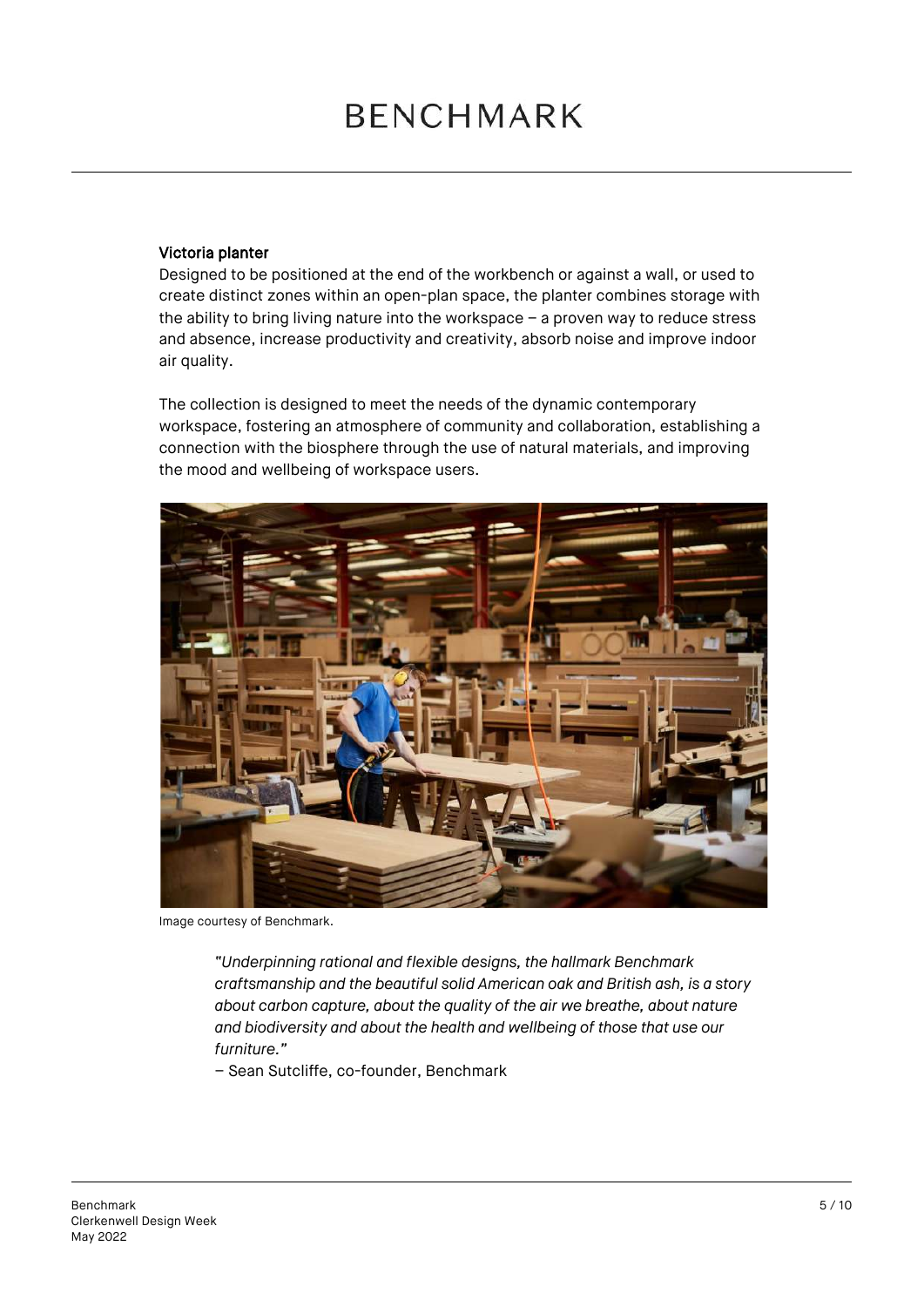### A tale of two timbers

With many European timber varieties increasingly hard to source in the current geopolitical climate, Benchmark has risen to the challenge by choosing to manufacture these new designs in two lesser-used sustainable, practical, affordable and beautiful wood species.

Working with longstanding collaborator, the American Hardwood Export Council (AHEC), Benchmark chose to construct the collection from American red oak (*Quercus rubra*). This sustainable, renewable timber makes up around 40% of North America's hardwood forests, but is hugely underused, meaning that opting for red oak in preference to more conventional hardwoods actively benefits forest biodiversity.

*"The fact that an iconic workshop such as Benchmark decides to launch a new product line using American red oak is an indication of how the scenario is shifting and both manufacturers and consumers are paying attention to sustainable timbers that have too often been overlooked. Red oak is a readily available, beautiful and high-performing material which has so much to offer from both an aesthetic and sustainability point of view. It is very exciting to see it used by such a skilful company to create furniture that will last for generations, giving consumers a wider choice. Benchmark started exploring the potential of red oak as part of some of our joint creative ventures (including Discovered and Legacy) and it is great to witness how the use of this timber has shifted from being a creative experiment to becoming a commercial reality."*

– David Venables, European Director, AHEC

Benchmark's other material choice is British-grown ash, carefully salvaged from trees stricken with ash dieback.

*"Ash is a fantastic furniture making wood that has historically been undervalued. Now, we are faced with its loss from our countryside, we are determined to use those trees that are dying but being felled whilst the wood is still usable.This means we can lock up the carbon contribution of those trees*  rather than seeing them used for firewood or simply left to rot. Soon we shall *have no more ash, so let's celebrate it while we still have it to make furniture from."*

– Sean Sutcliffe, co-founder, Benchmark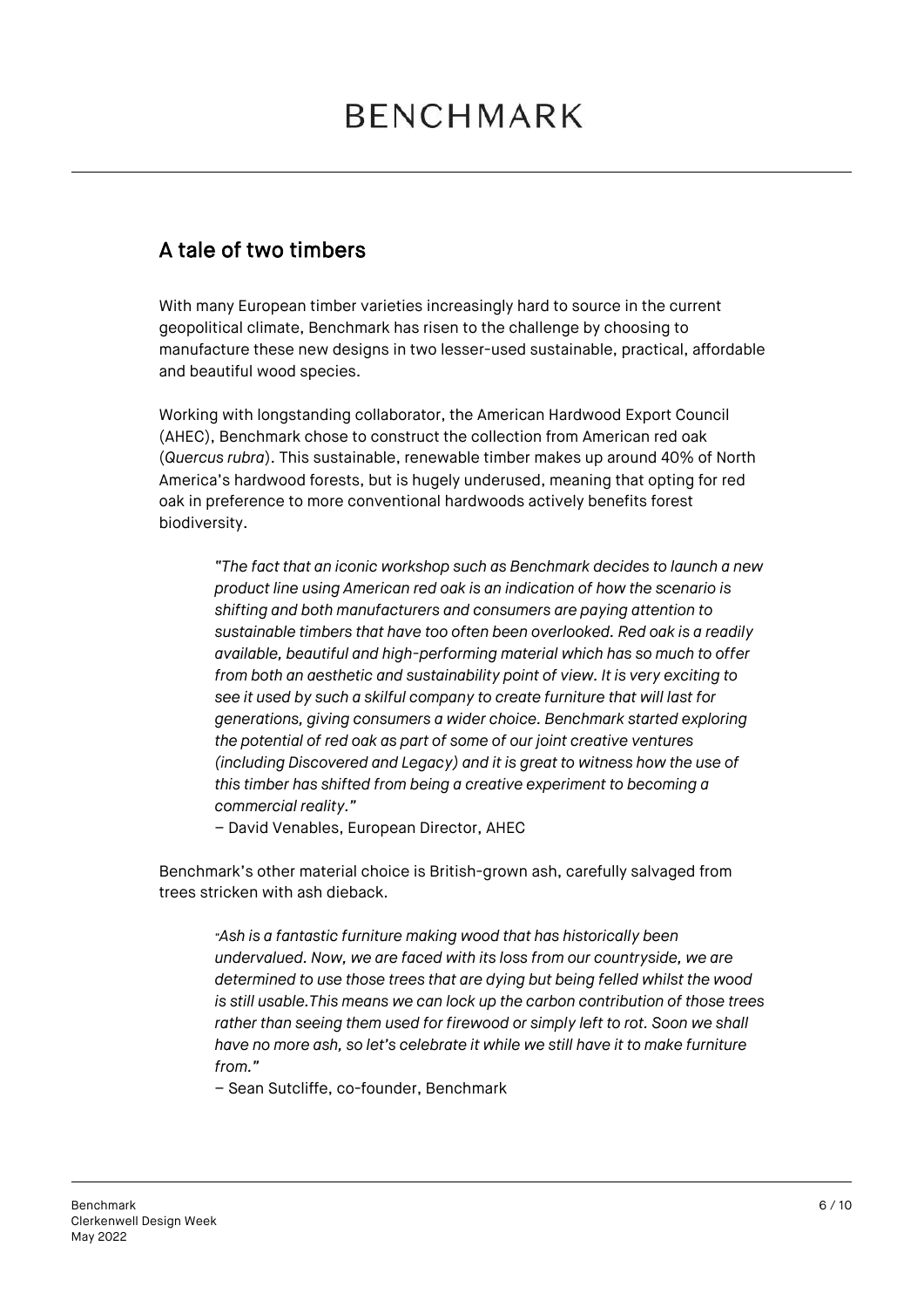### Good for the workplace, good for the world

Benchmark has always put sustainability and wellbeing at the heart of its making, focusing on the production of furniture that has a positive effect on both the environment and the wellbeing of its users. All products are created to meet the WELL Building Standard, which recognises environments that put human health and wellbeing at their core, and accredited Red List Free by the International Living Future Institute, which confirms no toxic chemicals are used or emitted in production.

Having invested in Life Cycle Assessments (LCA), Benchmark is able to provide the full carbon footprint for each piece in the collection, all of which are designed and made with longevity and circularity in mind. In addition, the brand offers a lifetime repair service and a take-back scheme on all solid timber furniture.



### Introducing the Migo Stool

Migo Stool by Pascal Hien. Image courtesy of Benchmark.

Another product crafted from red oak and designed for versatility, is the Migo Stool by Pascal Hien. Making its debut alongside the Victoria collection, the stool was introduced to the world at the Discovered showcase at the Design Museum in September last year. Hosted in association with Wallpaper\* and AHEC and supported by Benchmark, the exhibition set out to celebrate both emerging design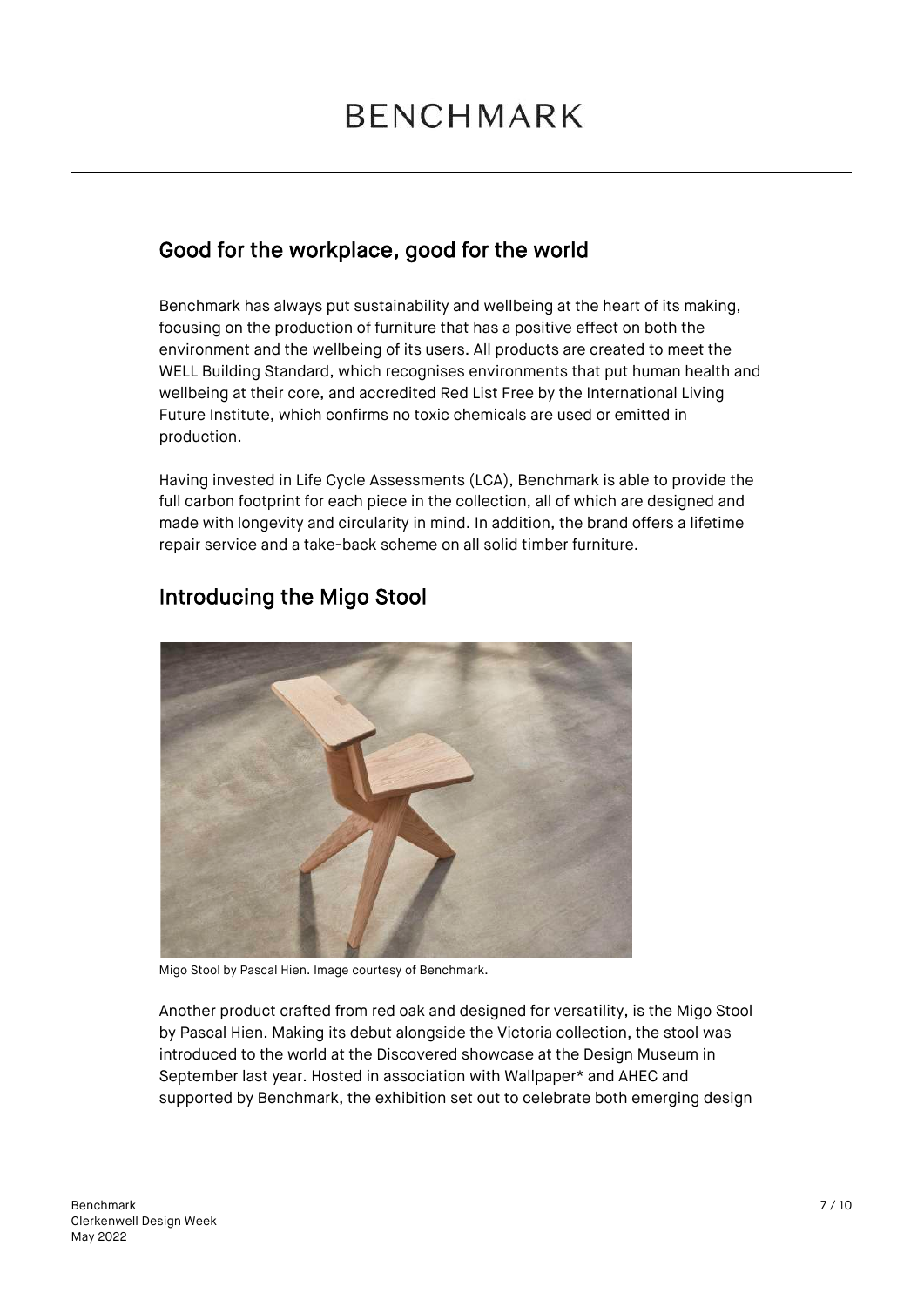talent and American hardwoods as sustainable design materials. Not only was the German designer's inventive stool design chosen for exhibition, and inducted into the Design Museum's permanent collection, it was also selected by Benchmark to be put into commercial production. Clerkenwell Design Week marks its official launch.

Conceived during the pandemic, a time of change, uncertainty, and rapid adaptation, Migo is designed to be used in multiple, non-prescriptive ways, as a chair or a stool, with no definitive front or back, or right or wrong approach to using it.

*"Just occasionally we get a new design that is fresh, challenging and very appropriate to our time. Migo is all these things. It challenges our perception of chairs and stools, and the way we use them. It offers a really useful solution to sitting and using our digital devices, it has humour and is dynamic in form. It also shows a maturity of design beyond Pascal's years, utilising wood in an extremely efficient way. The whole chair comes from a single modestly sized plank of red oak, which makes it a model of sustainable design both in material choice and in its rationalised design."* 

– Sean Sutcliffe, co-founder, Benchmark

For more information about Benchmark's new collection or AHEC, or to request highres images, please contact benchmark@zetteler.co.uk .



Image courtesy of Benchmark.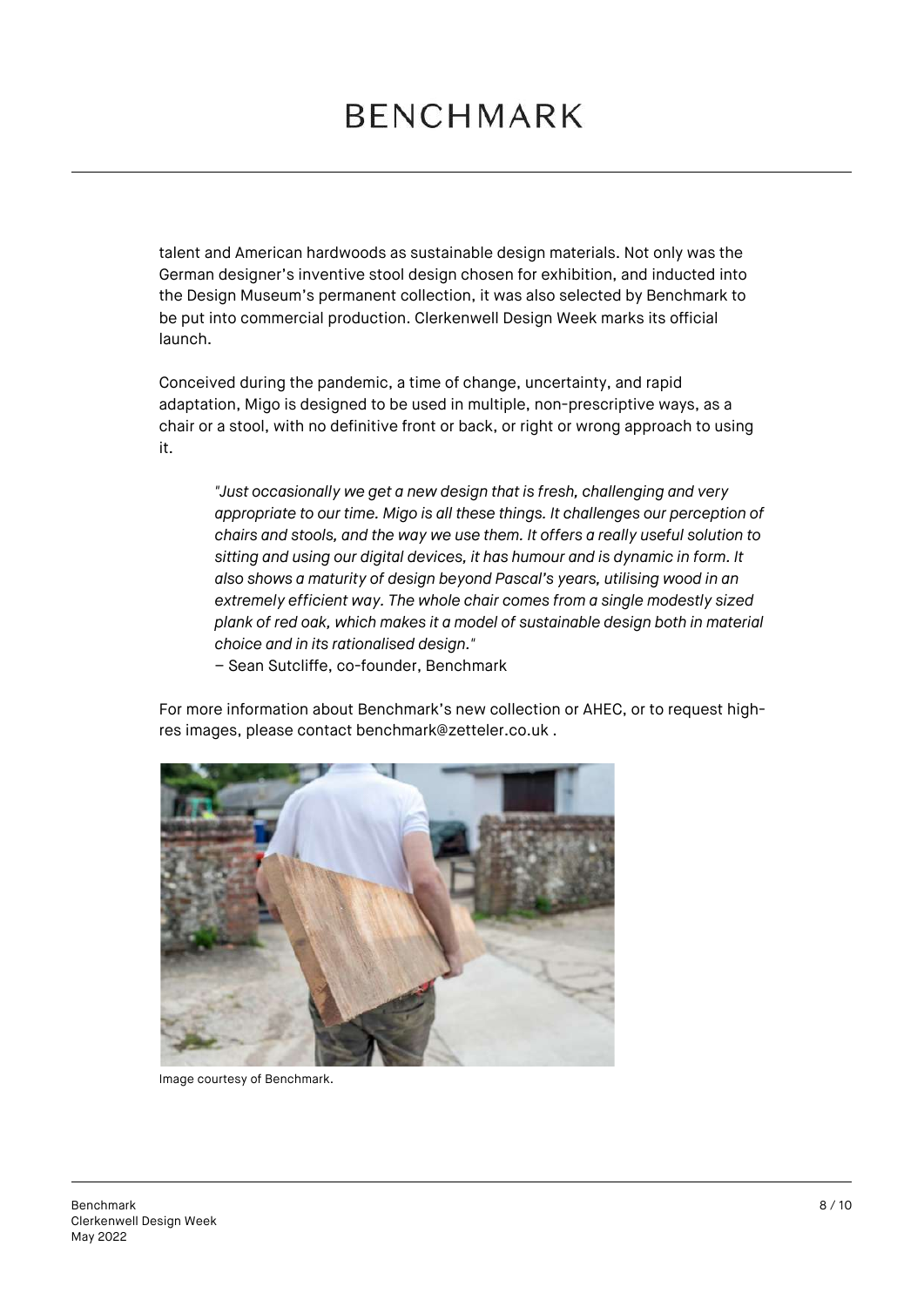### Notes for editors

View the Victoria Collection and the Migo Stool at:

The British Collection St James' Crypt Clerkenwell Green London EC1R 0EA

### Opening times

24 and 26 May: 10am – 6pm 25 May: 10am – 9pm

### Benchmark

A powerhouse of craft, Benchmark is one of the UK's leading furniture-makers. Founded by Terence Conran and Sean Sutcliffe in 1984, the company has a mission to create furniture that contributes to human health and wellbeing, using natural, sustainable and non-toxic materials. With workshops in Berkshire and Dorset, Benchmark works with many of the world's leading architects and designers on commercial and residential projects. From forest to finished piece, Benchmark is positioned as a leader in sustainable enterprise. Its approach marries forwardthinking design with exemplary levels of craftsmanship and creativity, producing furniture that exudes natural warmth and soul.

benchmarkfurniture.com @madebybenchmark

#### American Hardwood Export Council (AHEC)

For over 30 years the American Hardwood Export Council (AHEC) has been at the forefront of wood promotion in Europe, successfully building a distinctive and creative brand for US hardwoods. AHEC's support for creative design projects such as Connected, Legacy and MultiPly for the London Design Festival demonstrate the performance potential of these sustainable materials and provide valuable inspiration.

AHEC has pioneered the modelling of environmental Life Cycle Assessment (LCA) for hardwoods, an approach that has since been adopted by other industries. LCA measures a number of impacts: primary energy demand (from renewable and non-